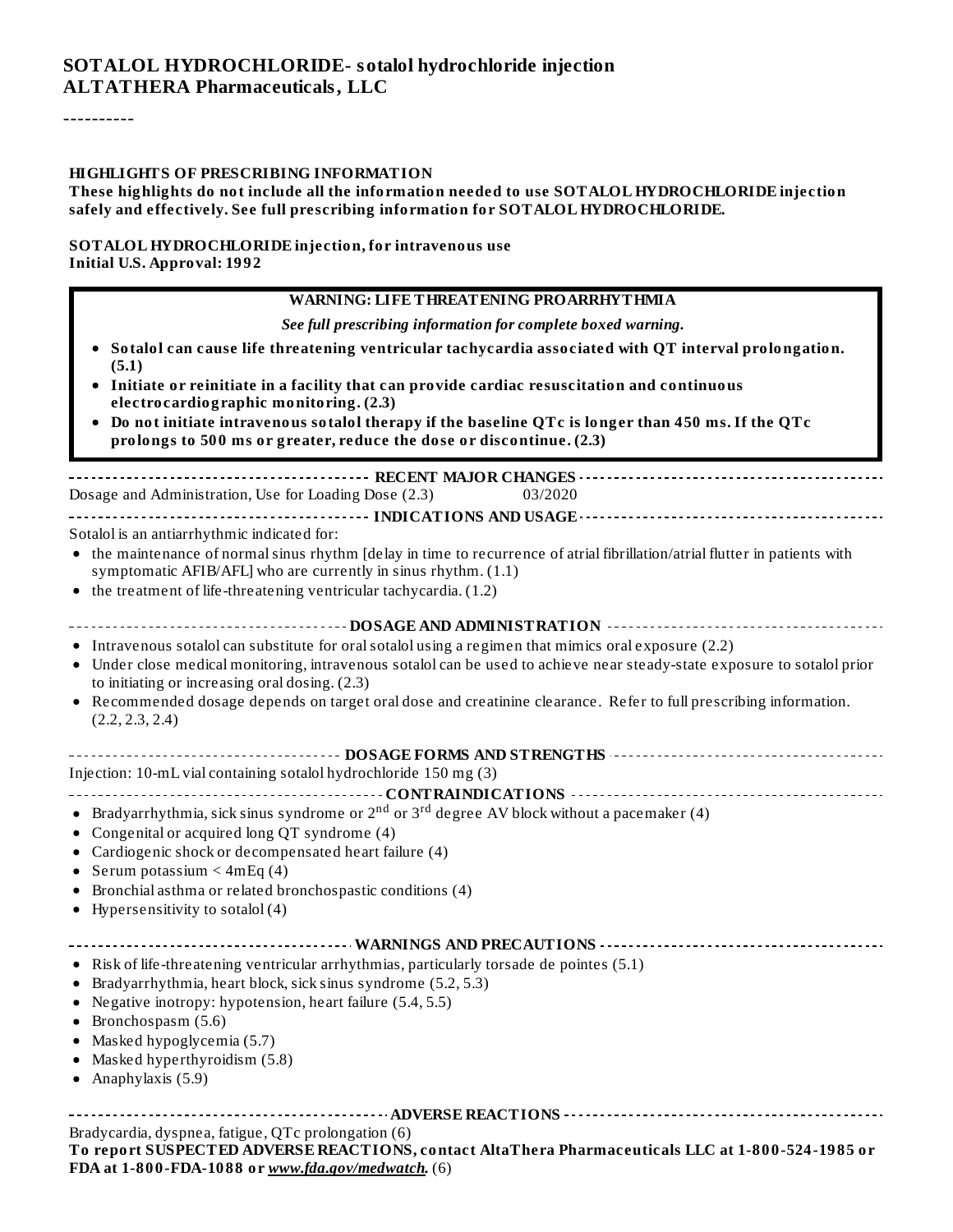**DRUG INTERACTIONS**

- Additive to other negative chronotropes (7.1, 7.2, 7.3)
- Additive to other QT-prolonging drugs (7.1)
- Antagonizes effect of beta-agonists (7.5)

**Revised: 11/2020**

#### **FULL PRESCRIBING INFORMATION: CONTENTS\* WARNING: LIFE THREATENING PROARRHYTHMIA RECENT MAJOR CHANGES 1 INDICATIONS AND USAGE** 1.1 Delay in Recurrence of Atrial Fibrillation/Atrial Flutter

1.2 Life-Threatening Ventricular Arrhythmia **2 DOSAGE AND ADMINISTRATION** 2.1 General Considerations 2.2 Use for Substitution of Oral Sotalol 2.3 Use for Loading Dose 2.4 Use in Children **3 DOSAGE FORMS AND STRENGTHS 4 CONTRAINDICATIONS 5 WARNINGS AND PRECAUTIONS** 5.1 Proarrhythmia 5.2 Bradycardia/Heart Block 5.3 Sick Sinus Syndrome 5.4 Hypotension 5.5 Heart Failure 5.6 Bronchospasm 5.7 Masked Signs of Hypoglycemia in Diabetics 5.8 Thyroid Abnormalities 5.9 Anaphylaxis 5.10 Anesthesia **6 ADVERSE REACTIONS 7 DRUG INTERACTIONS** 7.1 Negative Chronotropes 7.2 Calcium Blocking Drugs 7.3 Catecholamine-Depleting Agents 7.4 Insulin and Oral Antidiabetics 7.5 Beta-2-Receptor Stimulants 7.6 Clonidine 7.7 Drug/Laboratory Test Interactions **8 USE IN SPECIFIC POPULATIONS** 8.1 Pregnancy 8.2 Lactation 8.3 Females and Males of Reproductive Potential 8.4 Pediatric Use

# **10 OVERDOSAGE**

#### **11 DESCRIPTION**

#### **12 CLINICAL PHARMACOLOGY**

- 12.1 Mechanism of Action
- 12.2 Pharmacodynamics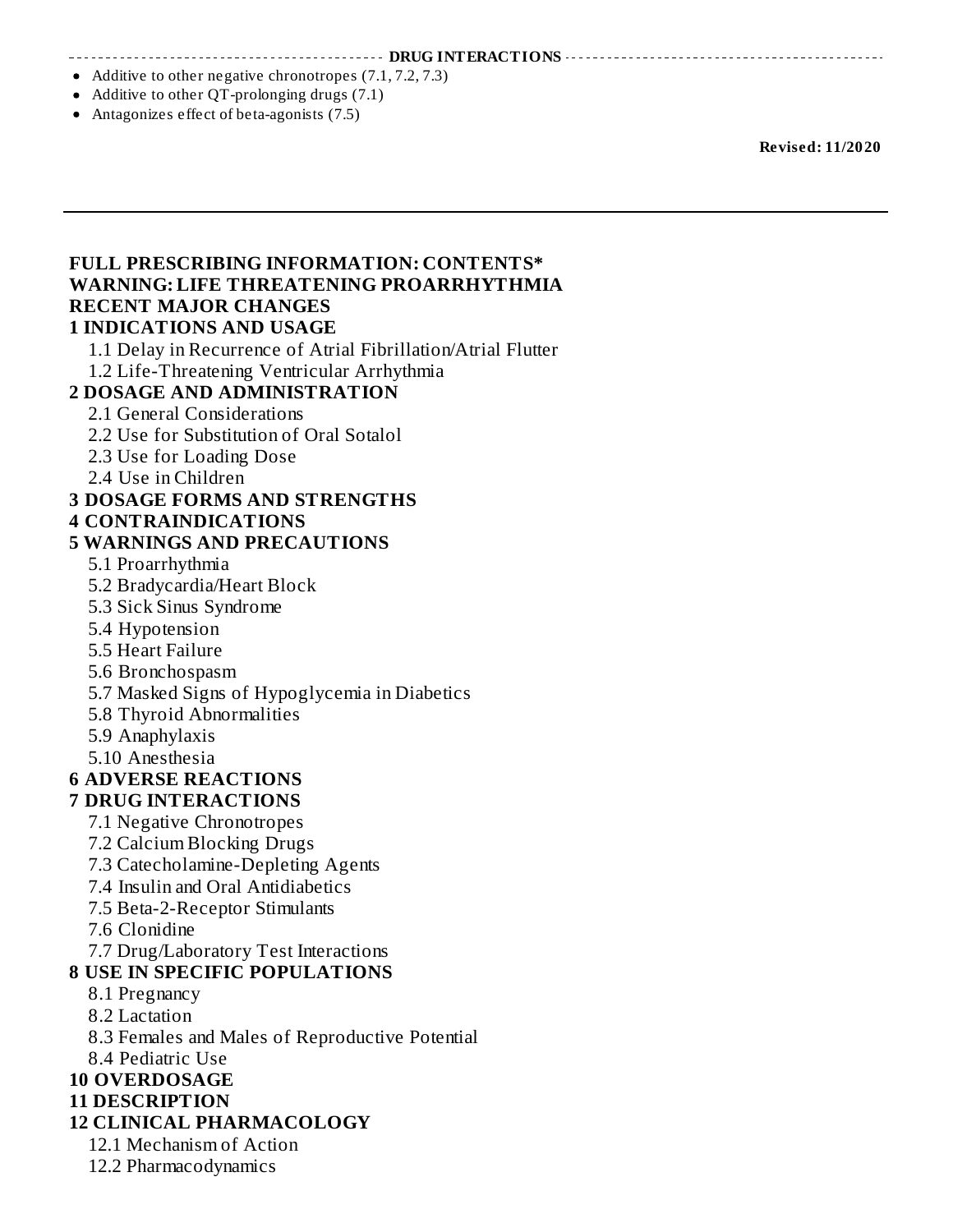#### 12.3 Pharmacokinetics

#### **13 NONCLINICAL TOXICOLOGY**

13.1 Carcinogenesis, Mutagenesis, Impairment of Fertility

#### **14 CLINICAL STUDIES**

- 14.1 Clinical Studies in Ventricular Arrhythmias with Oral Sotalol
- 14.2 Clinical Studies in Supra-Ventricular Arrhythmias with Oral Sotalol
- 14.3 Clinical Studies in Patients with Myocardial Infarction
- 14.4 Intravenous Loading Dosage

### **16 HOW SUPPLIED/STORAGE AND HANDLING**

\* Sections or subsections omitted from the full prescribing information are not listed.

#### **FULL PRESCRIBING INFORMATION**

#### **WARNING: LIFE THREATENING PROARRHYTHMIA**

Sotalol can cause life threatening ventricular tachycardia associated with QT interval prolongation. To minimize the risk of drug induced arrhythmia, initiate or uptitrate intravenous sotalol in a facility that can provide continuous electrocardiographic monitoring and cardiac resuscitation *[see Dosage and Administration (2.3) and Warnings and Precautions (5.1)]*

Do not initiate intravenous sotalol therapy if the baseline QTc is longer than 450 ms. If the QTc prolongs to 500 ms or greater, reduce the dose or discontinue.

#### **1 INDICATIONS AND USAGE**

#### **1.1 Delay in Recurrence of Atrial Fibrillation/Atrial Flutter**

Sotalol is indicated for the maintenance of normal sinus rhythm [delay in time to recurrence of atrial fibrillation/atrial flutter (AFIB/AFL)] in patients with symptomatic AFIB/AFL who are currently in sinus rhythm.

#### **1.2 Life-Threatening Ventricular Arrhythmia**

Sotalol is indicated for the treatment of life-threatening ventricular tachycardia. Antiarrhythmic drugs may not enhance survival in patients with ventricular arrhythmias.

#### **2 DOSAGE AND ADMINISTRATION**

#### **2.1 General Considerations**

For either indication, intravenous sotalol can substitute for oral sotalol in patients unable to take oral drugs or be used to achieve steady state concentration faster compared to the conventional oral dosing.

Intravenous sotalol must be diluted for infusion. Parenteral drug products should be inspected visually for particulate matter and discoloration prior to administration, whenever solution and container permit. Dilute intravenous sotalol in saline, 5% dextrose in water (D5W), or Ringer's lactate. Choose a volume convenient for administration and consistent with fluid restriction. Use a volumetric infusion pump.

#### **2.2 Us e for Substitution of Oral Sotalol**

To match the exposure to oral sotalol, use the same dosing frequency with intravenous administration and infuse the adjusted dose (see Table 1) over 5 hours.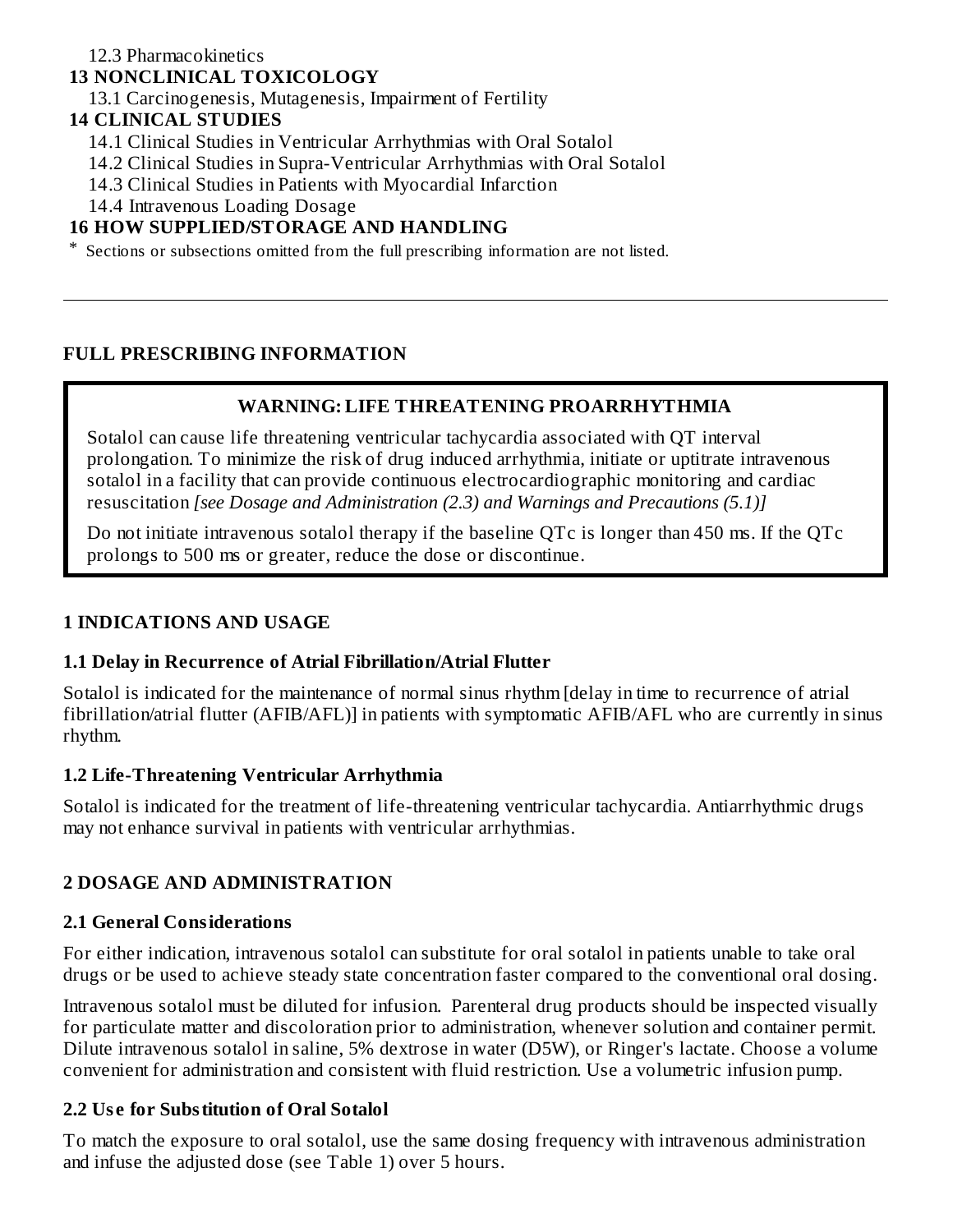| Tubic Teminus change and control million and million and a substitute for armier |                    |                         |  |  |
|----------------------------------------------------------------------------------|--------------------|-------------------------|--|--|
| Oral dose                                                                        | Intravenous dose   | <b>Undiluted volume</b> |  |  |
| $80$ mg                                                                          | 75 mg              | 5mL                     |  |  |
| $120$ mg                                                                         | $112.5 \text{ mg}$ | $7.5$ mL                |  |  |
| $160$ mg                                                                         | $150 \text{ mg}$   | $10$ mL                 |  |  |

**Table 1:Intravenous dos es for sotalol infusion when us ed as a substitute for oral sotalol**

#### **2.3 Us e for Loading Dos e**

Initiate or uptitrate intravenous sotalol in a facility that can provide continuous ECG monitoring and cardiac resuscitation. Personnel should be trained in the management of serious ventricular arrhythmias. Withdraw other antiarrhythmic therapy before starting sotalol hydrochloride.

Measure and normalize serum potassium and magnesium levels before initiation. If the baseline QTc is >450 ms (JT >330 ms if QRS over 100 ms), sotalol is not recommended.

Infuse the loading dose over one hour. Monitor QTc interval every 15 minutes during infusion. Continue to monitor QTc around Tmax (2 to 4 hours post-dose) following the first oral dose (in all patients) and second oral dose (in patients with CrCL≥60 mL/min). If the QTc interval prolongs to >500 ms or increases 20% from baseline when initiating for an oral dose of 80 mg, discontinue drug; if initiating for an oral dose of 120 mg discontinue drug and consider a lower dose. If re-initiation at a lower dose of 80 mg is desired, wait at least 1 day (in patients with CrCL≥60 mL/min), or at least 3 days (in patients with CrCL  $\geq$ 30 to <60 mL/min), or 7 days (in patients with CrCL  $\geq$ 10 to <30 mL/min).

The intravenous loading dose depends on the target oral dose and creatinine clearance; the dosing interval for oral administration of sotalol and the minimum delay between the end of the infusion and the first oral dose also depend on renal function; see Table 2 *[see Clinical Studies (14.4)].*

| <b>Creatinine</b><br><b>Clearance*</b><br>[mL/min] | Intravenous loading dose [mg] to be administered over 1 hour Minimum<br>when the oral dose is going from<br><b>Sotalol Initiation</b><br><b>Sotalol Escalation</b> |               |              |                 |                 | Oral<br>dosing<br>  first oral <sub> interva</sub> r |
|----------------------------------------------------|--------------------------------------------------------------------------------------------------------------------------------------------------------------------|---------------|--------------|-----------------|-----------------|------------------------------------------------------|
|                                                    | 0 to 80 $mg^{\dagger}$                                                                                                                                             | $0$ to 120 mg | 80 to 120 mg | 120 to 160 $mg$ | dose<br>[hours] | [hours]                                              |
| >90                                                | 60                                                                                                                                                                 | 90            | 75           | 90              |                 | 12                                                   |
| 60-90                                              | 82.5                                                                                                                                                               | 125           | 82.5         | 105             |                 | 12                                                   |
| $30 - 60$                                          | 75                                                                                                                                                                 | 112.5         | 82.5         | 105             | 6               | 24                                                   |
| $10 - 30$                                          | 75                                                                                                                                                                 | 112.5         | 82.5         | 105             | 12              | 48                                                   |

#### **Table 2: Recommended Loading Dosage**

\* Calculated using Cockcroft Gault formula

† Recommended starting dose

# **2.4 Us e in Children**

Intravenous sotalol has not been studied in children. Potency is thought to be similar in children, so a dose of 30 mg/m<sup>2</sup> every 8 hours should give exposure similar to that with 160 mg daily in adults. Table 3 shows suggested starting doses in children with normal renal function. With impaired renal function, start lower and titrate less frequently.

|  |  | Table 3. Suggesting starting doses [mg/kg] in children with normal renal function. |
|--|--|------------------------------------------------------------------------------------|
|  |  |                                                                                    |

| Age    | Dose [mg/kg] |
|--------|--------------|
| 3 days | 0.32         |
| 6 days | 0.51         |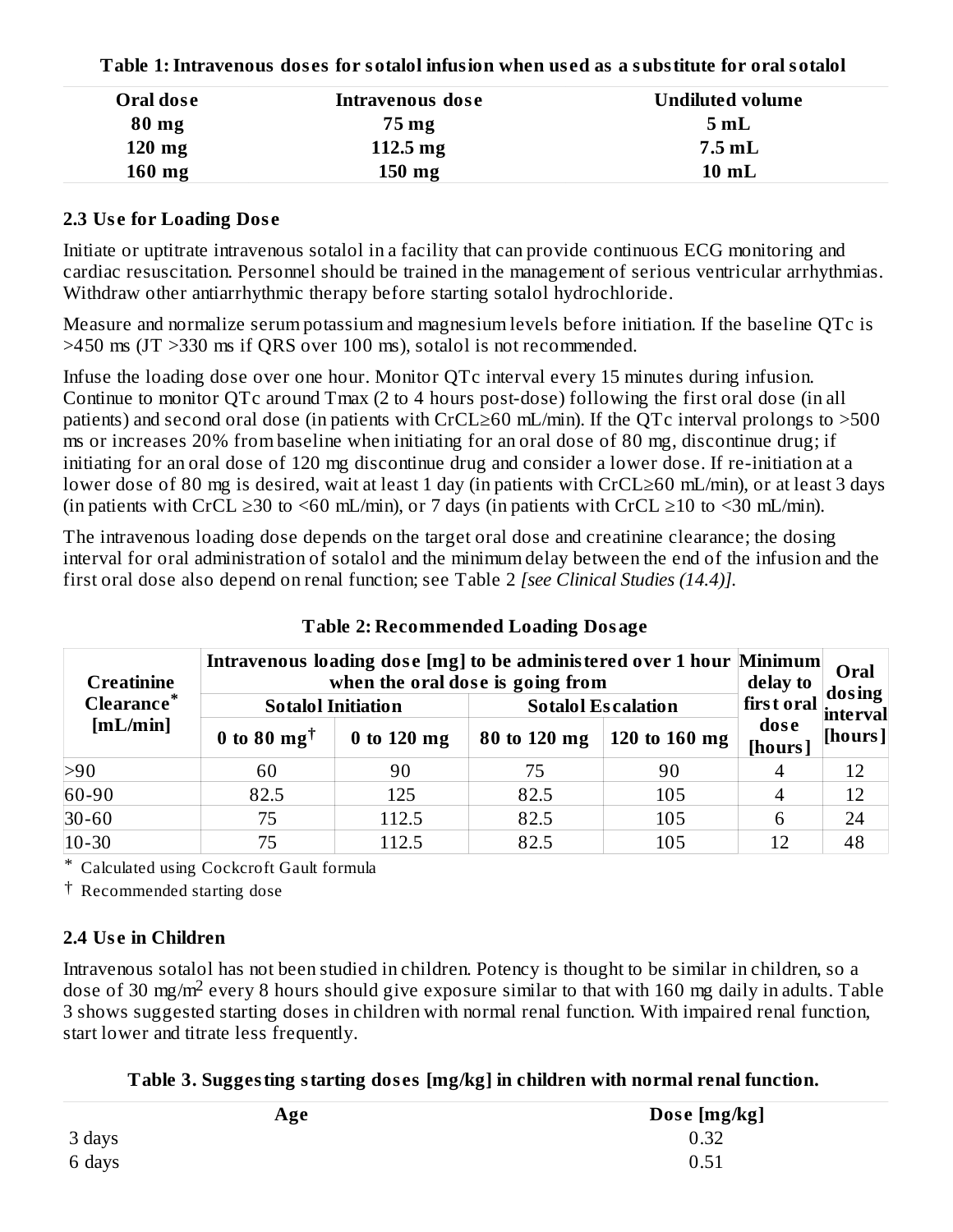| 9 days             | 0.69 |  |
|--------------------|------|--|
| 12 days            | 0.81 |  |
| 2 weeks            | 0.90 |  |
| 3 weeks            | 1.0  |  |
| 1 month to 6 years | 1.2  |  |
| 6-12 years         | 1.1  |  |
| $>12$ years        | 0.95 |  |

#### **3 DOSAGE FORMS AND STRENGTHS**

Injection: 150 mg sotalol hydrochloride as a clear solution (15 mg/mL) in 10 mL clear, colorless singledose vials.

# **4 CONTRAINDICATIONS**

Sotalol hydrochloride is contraindicated in patients with:

- Sinus bradycardia (<50 bpm), sick sinus syndrome or second or third degree AV block without a pacemaker
- Congenital or acquired long QT syndromes, QT interval >450 ms
- Cardiogenic shock, decompensated heart failure
- Serum potassium  $\leq 4$  mEq/L
- Bronchial asthma or related bronchospastic conditions
- Known hypersensitivity to sotalol

### **5 WARNINGS AND PRECAUTIONS**

#### **5.1 Proarrhythmia**

Sotalol can cause serious ventricular arrhythmias, primarily Torsade de Pointes (TdP) type ventricular tachycardia, a polymorphic ventricular tachycardia associated with QTc prolongation. QTc prolongation is directly related to the concentration of sotalol. Factors such as reduced creatinine clearance, gender (female) and higher dose, bradycardia, history of sustained VT/VF, atrial fibrillation with sinus node dysfunction, heart failure increase the risk of TdP. The risk of TdP can be reduced by adjustment of the sotalol dose according to creatinine clearance and by monitoring the ECG for excessive increases in QTc.

Correct hypokalemia or hypomagnesemia prior to initiating sotalol hydrochloride, as these conditions can exaggerate the degree of QT prolongation and increase the potential for TdP. Special attention should be given to electrolyte and acid-base balance in patients experiencing severe or prolonged diarrhea or patients receiving concomitant diuretic drugs.

Avoid sotalol with other drugs known to cause QT prolongation *[see Drug Interactions (7.1)].*

# **5.2 Bradycardia/Heart Block**

Sotalol can cause bradycardia, sinus pauses or sinus arrest. Sotalol-induced bradycardia increases the risk of Torsade de Pointe, particularly following cardioversion. Monitor the ECG in patients receiving concomitant negative chronotropes *[see Drug Interactions (7.1, 7.2, 7.3)]*.

#### **5.3 Sick Sinus Syndrome**

In general, sotalol is not recommended in patients with sick sinus syndrome associated with symptomatic arrhythmias, because it may cause sinus bradycardia, sinus pauses, or sinus arrest. Sotalol augments bradycardia and QTc prolongation following cardioversion. Patients with AFIB/AFL associated with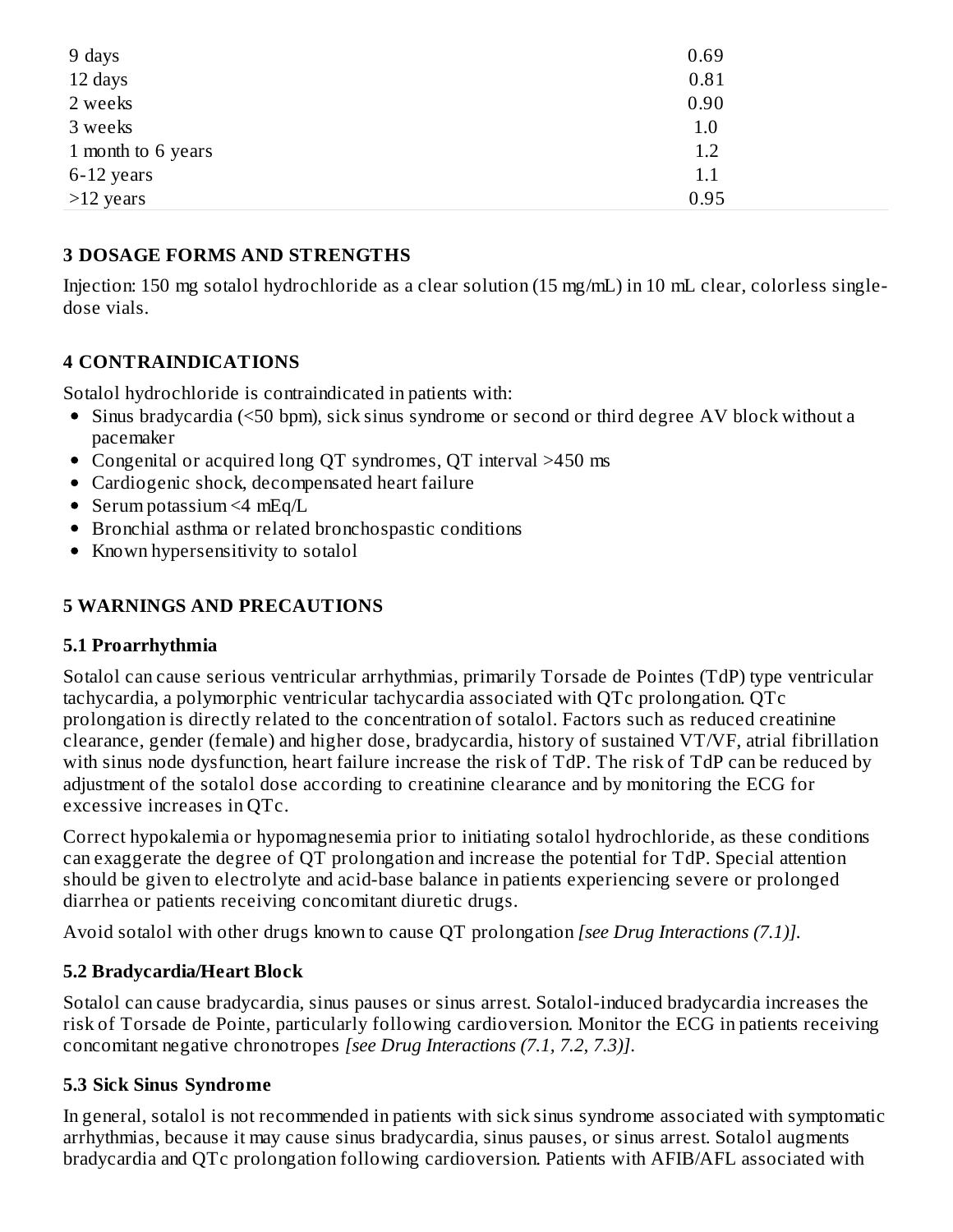the sick sinus syndrome may be treated with sotalol if they have an implanted pacemaker for control of bradycardia symptoms.

### **5.4 Hypotension**

Sotalol produces significant reductions in both systolic and diastolic blood pressures. Monitor hemodynamics during administration.

#### **5.5 Heart Failure**

New onset or worsening heart failure may occur during initiation or up-titration of sotalol because of its beta-blocking effects. Monitor for signs and symptoms of heart failure and discontinue treatment if symptoms occur.

# **5.6 Bronchospasm**

Avoid beta-blockers, like sotalol, in patients with bronchospastic diseases. If sotalol is required, use the smallest effective dose.

# **5.7 Masked Signs of Hypoglycemia in Diabetics**

Beta-blockade may mask tachycardia occurring with hypoglycemia, but other manifestations such as dizziness and sweating may not be significantly affected. Diabetic patients may experience elevated blood glucose levels and increased insulin requirements.

#### **5.8 Thyroid Abnormalities**

Avoid abrupt withdrawal of beta-blockade which might be followed by an exacerbation of symptoms of hyperthyroidism, including thyroid storm. Beta-blockade may mask certain clinical signs (e.g., tachycardia) of hyperthyroidism.

# **5.9 Anaphylaxis**

While taking beta-blockers, patients with a history of anaphylactic reaction to a variety of allergens may have a more severe reaction on repeated challenge, either accidental, diagnostic, or therapeutic. Such patients may be unresponsive to the usual doses of epinephrine used to treat the allergic reaction.

# **5.10 Anesthesia**

The impaired ability of the heart to respond to reflex adrenergic stimuli may augment the risks of general anesthesia and surgical procedures.

# **6 ADVERSE REACTIONS**

The following adverse reactions are described elsewhere:

- Proarrhythmia  $(5.1, 5.2)$
- Negative inotropy  $(5.3, 5.4)$

Adverse reactions related to sotalol use are those which are typical of its Class II (beta- blocking) and Class III (cardiac action potential duration prolongation) effects. The common documented betablocking adverse reactions (bradycardia, dyspnea, and fatigue) and Class III effects (QT interval prolongation) are dose related.

# **7 DRUG INTERACTIONS**

# **7.1 Negative Chronotropes**

Both digitalis glycosides and beta-blockers slow atrioventricular conduction and decrease heart rate.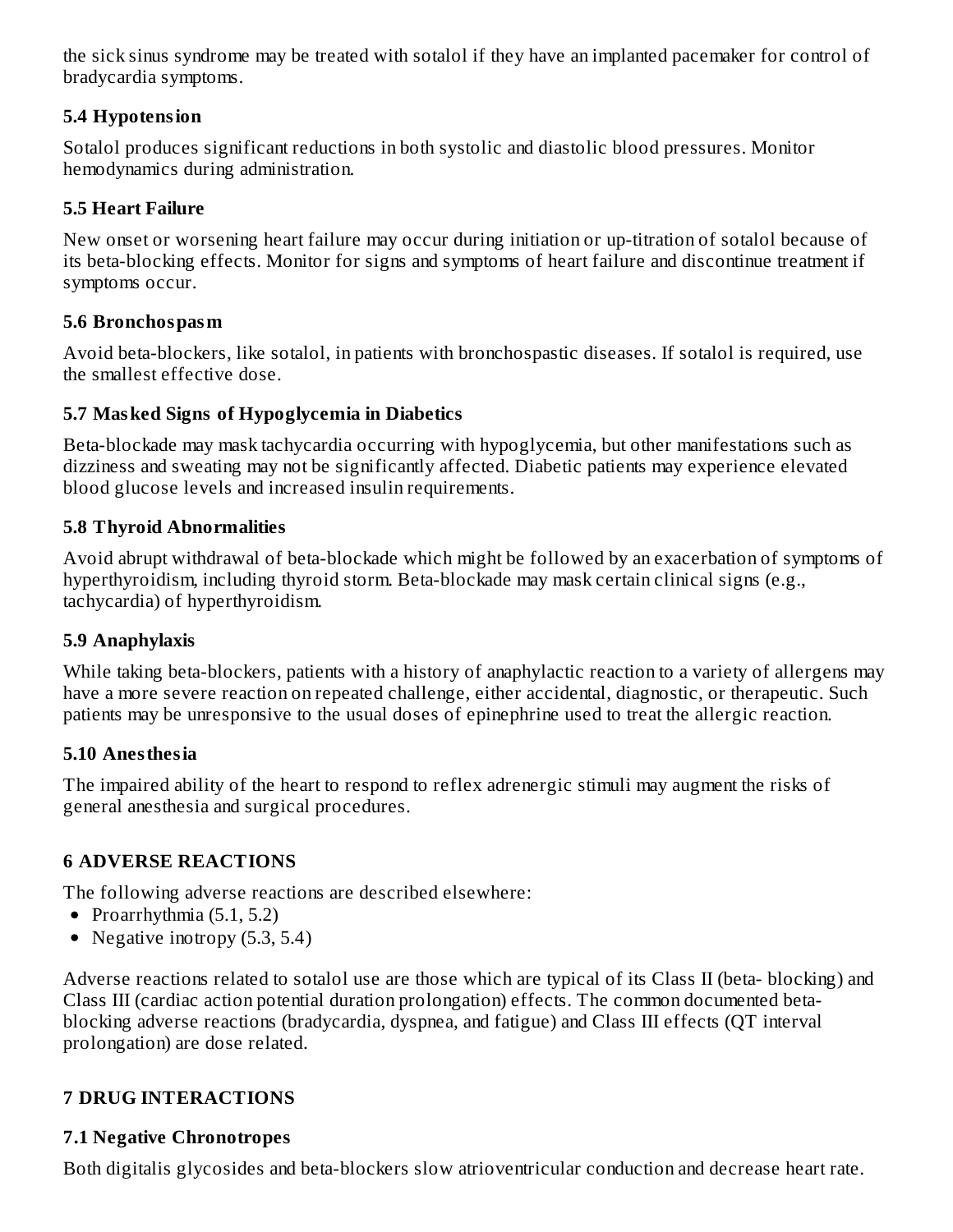Concomitant use can increase the risk of bradycardia.

# **7.2 Calcium Blocking Drugs**

Sotalol and calcium blocking drugs can be expected to have additive effects on atrioventricular conduction, ventricular function, and blood pressure.

# **7.3 Catecholamine-Depleting Agents**

Concomitant use of catecholamine-depleting drugs, such as reserpine and guanethidine, with a betablocker may produce an excessive reduction of resting sympathetic nervous tone. Monitor such patients for hypotension and marked bradycardia which may produce syncope.

# **7.4 Insulin and Oral Antidiabetics**

Hyperglycemia may occur, and the dosage of insulin or antidiabetic drugs may require adjustment. Symptoms of hypoglycemia may be masked.

# **7.5 Beta-2-Receptor Stimulants**

Beta-agonists such as albuterol, terbutaline and isoproterenol may have to be administered in increased dosages when used concomitantly with sotalol.

# **7.6 Clonidine**

Concomitant use with sotalol increases the risk of bradycardia. Because beta-blockers may potentiate the rebound hypertension sometime observed after clonidine discontinuation, withdraw sotalol several days before the gradual withdrawal of clonidine to reduce the risk of rebound hypertension.

# **7.7 Drug/Laboratory Test Interactions**

The presence of sotalol in the urine may result in falsely elevated levels of urinary metanephrine when measured by fluorimetric or photometric methods.

# **8 USE IN SPECIFIC POPULATIONS**

# **8.1 Pregnancy**

# Risk Summary

Both the untreated underlying condition in pregnancy and the use of sotalol in pregnancy cause adverse outcomes to the mother and fetus/neonate *(see Clinical Considerations).* In animal reproduction studies in rats, early resorptions were increased at 15 times the maximum recommended human dose (MRHD). In rabbits an increase in fetal death was observed at 2 times the MRHD administered as single dose. Sotalol did not reveal any teratogenic potential in rats or rabbits at 15 and 2 times the MRHD respectively *(see Data).*

All pregnancies have a background risk of birth defect, loss, or other adverse outcomes. The estimated background risk of major birth defects and miscarriage for the indicated population is unknown. In the United States (U.S.) general population, the estimated background risk of major birth defects and miscarriage in clinically recognized pregnancies is 2% to 4% and 15% to 20%, respectively.

# Clinical Considerations

The incidence of VT is increased and may be more symptomatic during pregnancy. Most tachycardia episodes are initiated by ectopic beats and the occurrence of arrhythmia episodes may, therefore, increase during pregnancy. Breakthrough arrhythmias may also occur during pregnancy, as therapeutic treatment levels may be difficult to maintain due to the increased volume of distribution and increased drug metabolism inherent in the pregnant state.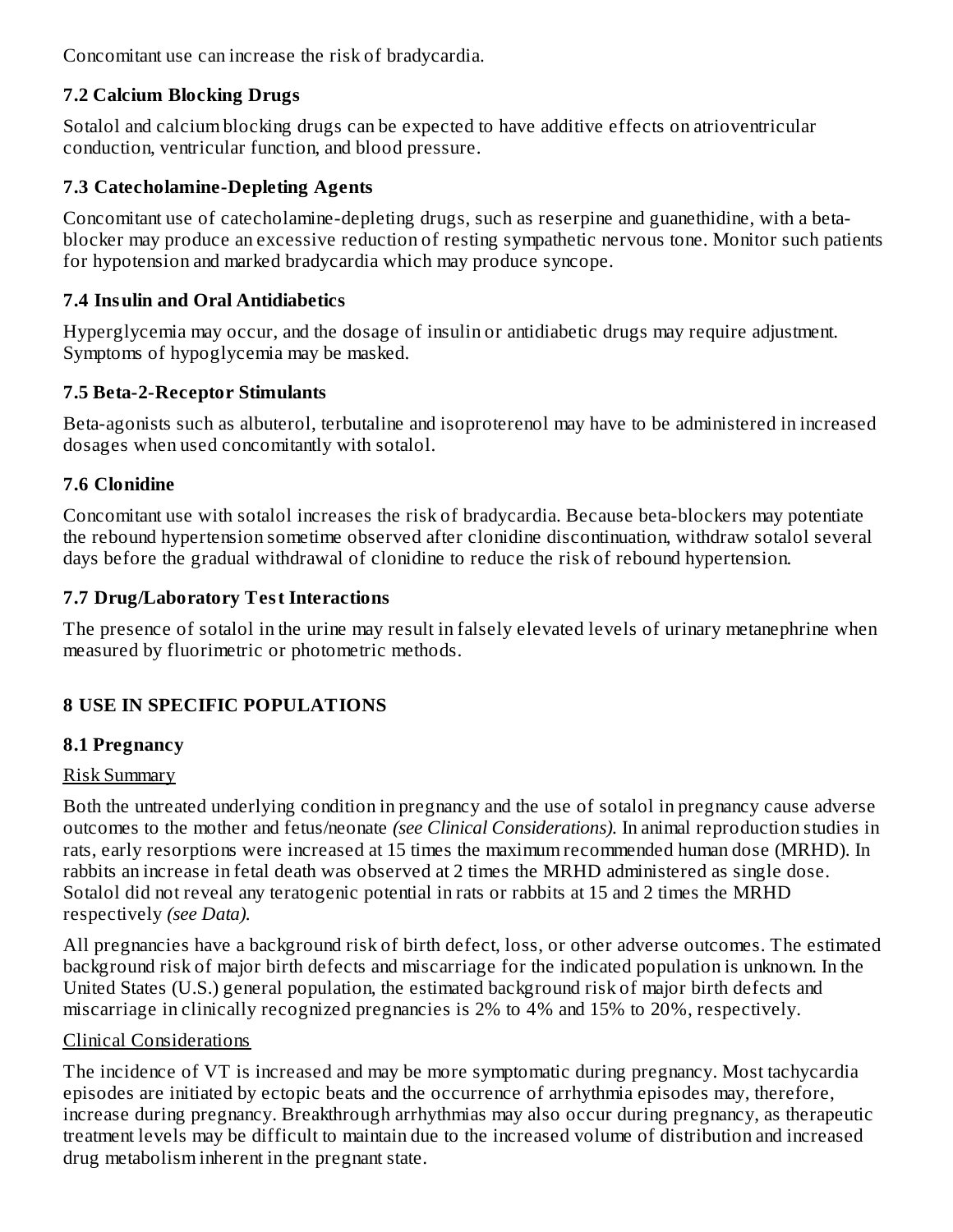### *Fetal/Neonatal Adverse Reactions*

Sotalol has been shown to cross the placenta and is found in amniotic fluid. From published observational studies, the potential fetal adverse effects of sotalol use during pregnancy are growth restriction, transient fetal bradycardia, hyperbilirubinemia, hypoglycemia, uterine contractions, and possible intrauterine death. Sotalol may have a greater effect on QT prolongation in the immature heart than in the adult heart, and therefore, conveys an increased risk of serious fetal arrhythmia and/or possible intrauterine death. Monitor the newborn for symptoms of beta blockade.

### *Labor or Delivery*

Generally, risk of arrhythmias increases during the labor and delivery process; therefore, considering the proarrhythmia potential of the drug, patients treated with sotalol should be monitored continuously during labor and delivery.

#### Data

#### *Animal Data*

Reproduction studies in rats and rabbits administered sotalol during organogenesis at 15 times and 2 times the MRHD as mg/m<sup>2</sup>, respectively, did not reveal any teratogenic potential associated with sotalol.

In pregnant rats, sotalol doses administered during organogenesis at approximately15 times the MRHD as mg/m<sup>2</sup>, increased the number of early resorptions, while no increase in early resorptions was noted at 2 times the MRHD as mg/m<sup>2</sup>.

In reproductive studies in rabbits, a sotalol dose  $(160 \text{ mg/kg/day})$  at 5 times the MRHD as  $mg/m<sup>2</sup>$  produced a slight increase in fetal death, and maternal toxicity. However, one study from published data reported an increase in fetal deaths in rabbits receiving a single dose (50 mg/kg) at 2 times the MRHD as mg/m<sup>2</sup> as on gestation day 14.

# **8.2 Lactation**

#### Risk Summary

Limited available data from published literature report that sotalol is present in human milk. The estimated daily infant dose of sotalol received from breastmilk is 0.8-3.4 mg/kg, estimated at 22 to 25.5% of the maternal weight-adjusted dosage of sotalol *(see Data*). The amount of the drug in breast milk is similar to the neonatal therapeutic dosage. Therefore, there is potential for bradycardia and other symptoms of beta blockade such as dry mouth, skin or eyes, diarrhea or constipation in the breastfed infant. There is no information regarding the effects of sotalol on milk production. Because of the potential serious adverse reactions to the breastfed child and the high level of sotalol in breast milk, advise women not to breastfeed while on treatment with sotalol.

#### Data

Sotalol is present in human milk in high levels. A prospective study evaluated 20 paired samples of breast milk and maternal blood from 5 mothers who elected to breastfeed. Breast milk samples had a mean sotalol concentration of 10.5  $\mu$ g/mL ( $\pm$  1.1  $\mu$ g/mL; range: 4.8 to 20.2  $\mu$ g/mL) compared to a simultaneous mean maternal plasma concentration of 2.3  $\mu$ g/mL ( $\pm$  0.3  $\mu$ g/mL; range: 0.8 to 5.0  $\mu$ g/mL). The mean milk plasma ratio was 5.4:1 (range: 2.2 to 8.8). The estimated daily infant dose was 0.8-3.4 mg/kg, estimated at 22 to 25.5% of the maternal weight-adjusted dosage of sotalol. This is similar to recommended therapeutic dose in neonates. None of the mothers reported any adverse reactions in the breastfed infant.

# **8.3 Females and Males of Reproductive Potential**

# Infertility

Based on the published literature, beta blockers (including sotalol) may cause erectile dysfunction.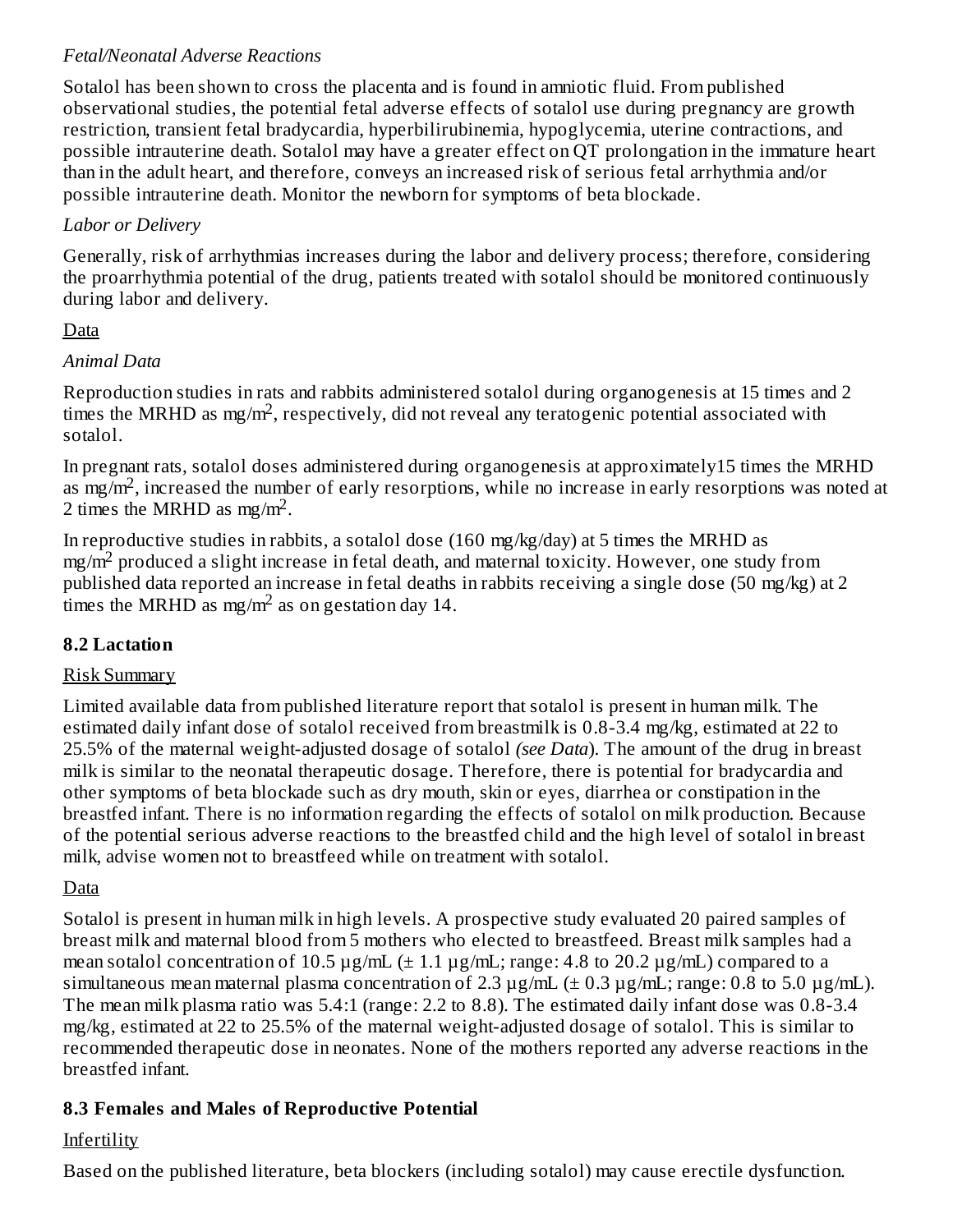#### **8.4 Pediatric Us e**

The safety and effectiveness of sotalol in children has not been established. However, the Class III electrophysiologic and beta-blocking effects, the pharmacokinetics, and the relationship between the effects (QTc interval and resting heart rate) and drug concentrations have been evaluated in children aged between 3 days and 12 years old *[see Clinical Pharmacology (12.3)]*.

# **10 OVERDOSAGE**

Overdosage with sotalol may be fatal.

**Symptoms and Treatment of Overdosage:** The most common signs to be expected are bradycardia, congestive heart failure, hypotension, bronchospasm and hypoglycemia. In cases of massive intentional overdosage (2-16 grams) of sotalol the following clinical findings were seen: hypotension, bradycardia, cardiac asystole, prolongation of QT interval, Torsade de Pointes, ventricular tachycardia, and premature ventricular complexes. If overdosage occurs, therapy with sotalol should be discontinued and the patient observed closely. Because of the lack of protein binding, hemodialysis is useful for reducing sotalol plasma concentrations. Patients should be carefully observed until QT intervals are normalized and the heart rate returns to levels >50 bpm. The occurrence of hypotension following an overdose may be associated with an initial slow drug elimination phase (half-life of 30 hours) thought to be due to a temporary reduction of renal function caused by the hypotension. In addition, if required, the following therapeutic measures are suggested:

| Bradycardia or<br>Cardiac<br>Asystole: | Atropine, another anticholinergic drug, a beta-adrenergic agonist or<br>transvenous cardiac pacing.                                                                                                      |
|----------------------------------------|----------------------------------------------------------------------------------------------------------------------------------------------------------------------------------------------------------|
| Heart Block:                           | (second and third degree) transvenous cardiac pacemaker.                                                                                                                                                 |
| Hypotension:                           | (depending on associated factors) epinephrine rather than isoproterenol or<br>norepinephrine may be useful.                                                                                              |
|                                        | Bronchospasm: Aminophylline or aerosol beta-2-receptor stimulant. Higher than normal doses of beta-<br>2 stimulus may be required.                                                                       |
| Torsade de<br>Pointes:                 | DC cardioversion, magnesium sulfate, potassium replacement. Once Torsade de<br>Pointes is terminated, transvenous cardiac pacing or an isoproterenol infusion to<br>increase heart rate can be employed. |

# **11 DESCRIPTION**

Sotalol hydrochloride injection is an aqueous formulation of sotalol hydrochloride for intravenous use. Sotalol is an antiarrhythmic drug with Class II (beta-adrenoreceptor blocking) and Class III (cardiac action potential duration prolongation) properties.

Sotalol hydrochloride is a white, crystalline solid with a molecular weight of 308.8. It is hydrophilic, soluble in water, propylene glycol and ethanol, but is only slightly soluble in chloroform. Chemically, sotalol hydrochloride is d, l- *N* - [4-[1-hydroxy-2-[(1-methylethyl) amino] ethyl] phenyl] methanesulfonamide monohydrochloride. The molecular formula is  $\rm C_{12}$   $\rm H_{20}$   $\rm N_2$   $\rm O_3$ S•HCl and is represented by the following structural formula: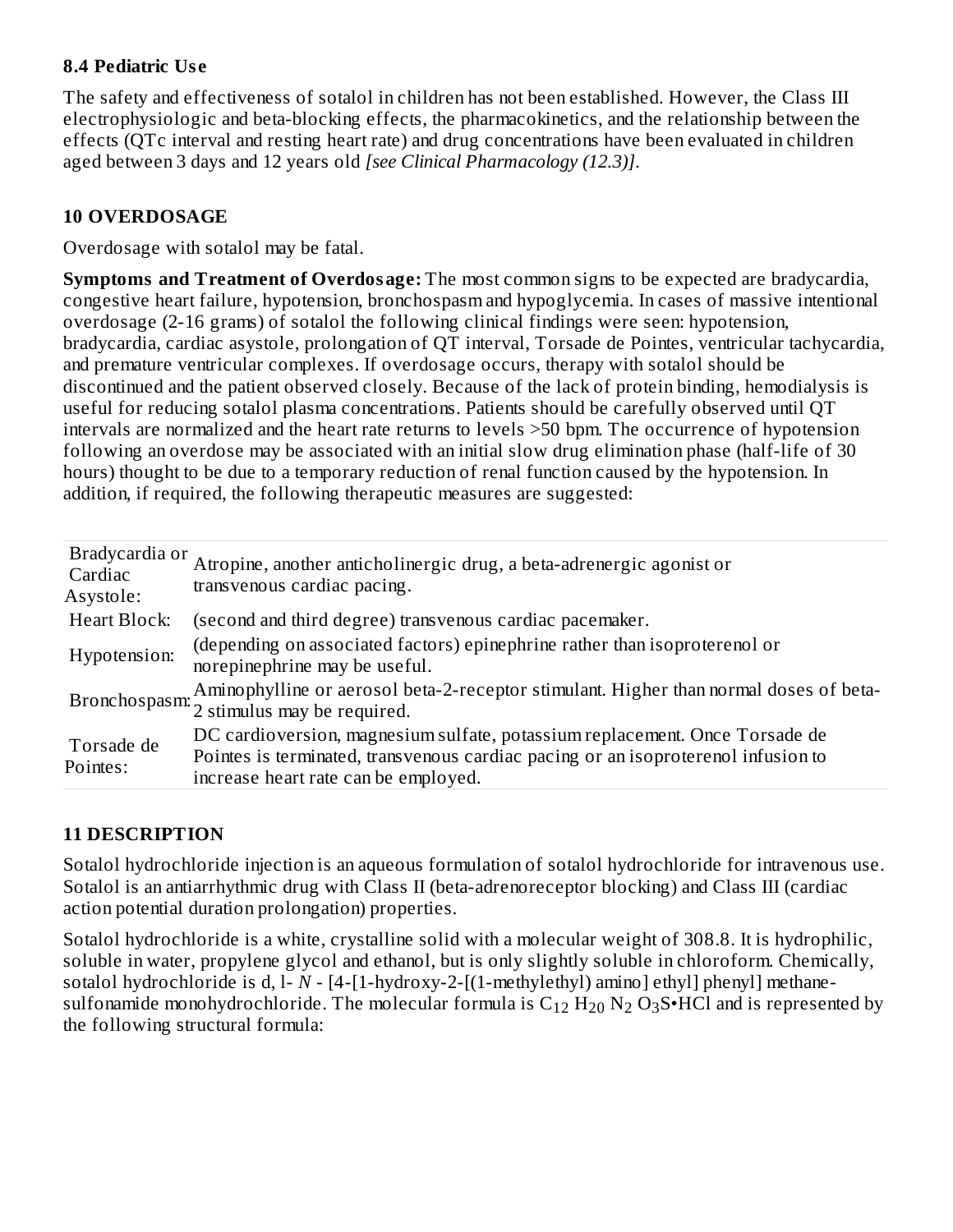

Intravenous sotalol Injection is supplied as a sterile, clear solution in a 10 mL single-dose vial, for intravenous administration after dilution. Each vial contains 150 mg racemic sotalol hydrochloride (equivalent to 132.8 mg racemic sotalol) in sodium acetate buffer. The sotalol hydrochloride concentration of the formulation is 15 mg/mL. Each mL contains 2.9 mg glacial acetic acid in water for injection as an inactive ingredient. The pH of the injection is adjusted with sodium hydroxide to be between 6.0 and 7.0.

# **12 CLINICAL PHARMACOLOGY**

#### **12.1 Mechanism of Action**

Sotalol has both beta-adrenoreceptor blocking (Vaughan Williams Class II) and cardiac action potential duration prolongation (Vaughan Williams Class III) antiarrhythmic properties. Intravenous sotalol is a racemic mixture of d- and l-sotalol. Both isomers have similar Class III antiarrhythmic effects, while the l-isomer is responsible for virtually all of the beta-blocking activity. The beta-blocking effect of sotalol is non-cardioselective, half maximal at oral doses of about 80 mg/day and maximal at oral doses between 320 and 640 mg/day. Significant beta-blockade occurs at oral doses as low as 25 mg, significant Class III effects can be seen after a single oral or IV dose of 80 or 75 mg respectively.

#### **12.2 Pharmacodynamics**

**Electrophysiology:** Sotalol prolongs the plateau phase of the cardiac action potential in the isolated myocyte, as well as in isolated tissue preparations of ventricular or atrial muscle (Class III activity). In intact animals it slows heart rate, decreases AV nodal conduction and increases the refractory periods of atrial and ventricular muscle and conduction tissue.

In man, the Class II (beta-blockade) electrophysiological effects of sotalol include increased sinus cycle length (slowed heart rate), decreased AV nodal conduction, and increased AV nodal refractoriness. The Class III electrophysiological effects in man include prolongation of the atrial and ventricular monophasic action potentials, and effective refractory period prolongation of atrial muscle, ventricular muscle, and atrio-ventricular accessory pathways (when present) in both the anterograde and retrograde directions. With oral doses of 160 to 640 mg/day, the surface ECG shows dose-related mean increases of 40-100 ms in QT and 10-40 ms in QTc.

Twenty-five children in an unblinded, multicenter trial with supraventricular (SVT) and/or ventricular (VT) tachyarrhythmias, aged between 3 days and 12 years (mostly neonates and infants), received an ascending titration regimen with daily doses of 30, 90 and 210 mg/m<sup>2</sup> with dosing every 8 hours for a total of 9 doses. During steady-state, the respective average increases above baseline of the QTc interval were 2, 14, and 29 ms at the 3 dose levels. The respective mean maximum increases in QTc above baseline were 23, 36, and 55 ms. The steady-state percent increases in the RR interval were 3, 9 and 12%. The smallest children (BSA <0.33 m<sup>2</sup>) showed a tendency for larger Class III effects (ΔQTc) and an increased frequency of prolongations of the QTc interval compared with children with BSA  $\geq$ 0.33 m<sup>2</sup>. The beta-blocking effects also tended to be greater in the smaller children (BSA<0.33 m<sup>2</sup>).

**Hemodynamics:** In a study of systemic hemodynamic function measured invasively in 12 patients with a mean LV ejection fraction of 37% and ventricular tachycardia (9 sustained and 3 non-sustained), a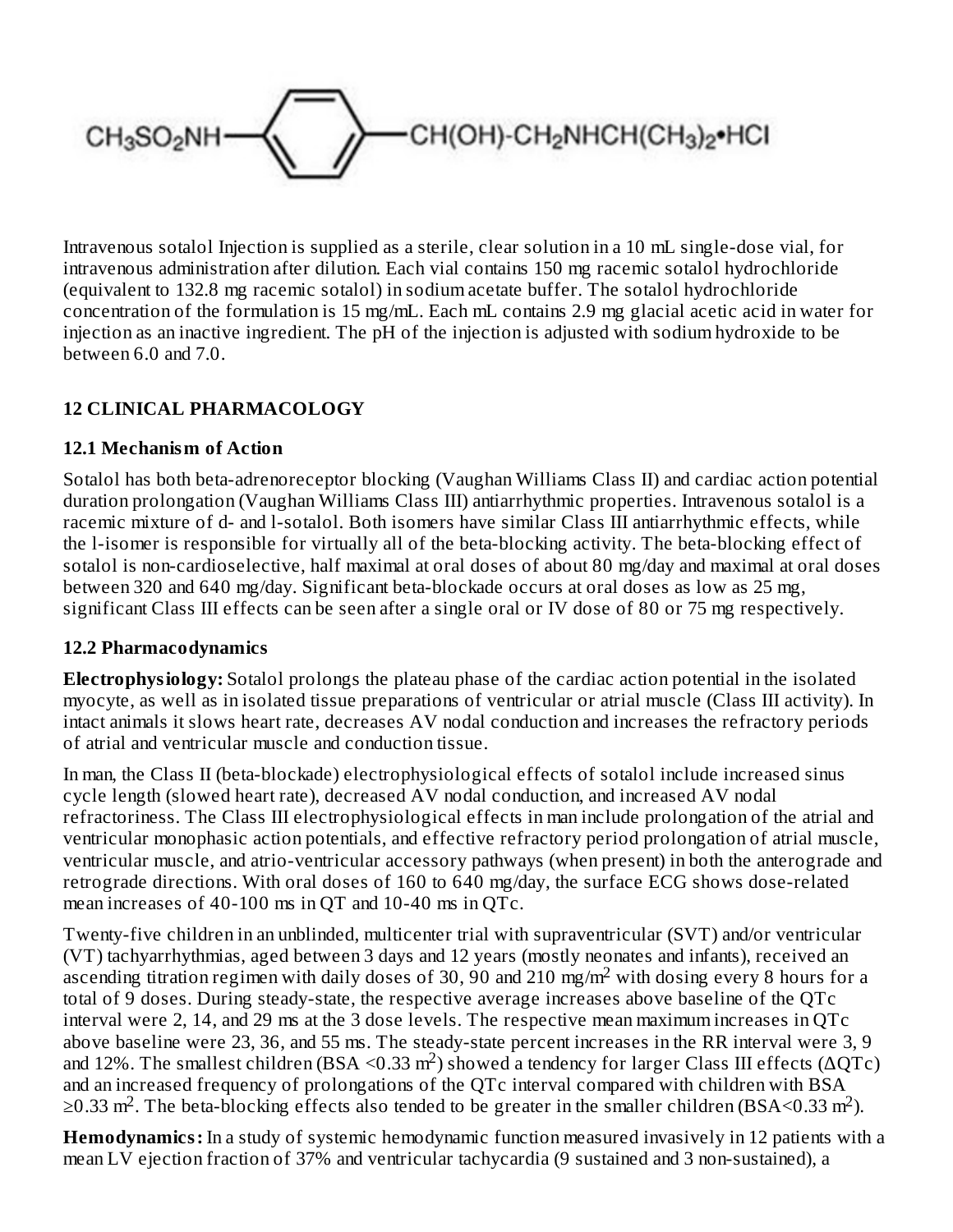median dose of 160 mg twice daily of sotalol produced a 28% reduction in heart rate and a 24% decrease in cardiac index at 2 hours post-dosing at steady-state. Concurrently, systemic vascular resistance and stroke volume showed non-significant increases of 25% and 8%, respectively.

Pulmonary capillary wedge pressure increased significantly from 6 to 12 mmHg in the 11 patients who completed the study. Mean arterial pressure, mean pulmonary artery pressure and stroke work index did not significantly change. Exercise and isoproterenol induced tachycardia are antagonized by sotalol, and total peripheral resistance increases by a small amount.

In hypertensive patients, sotalol produces significant reductions in both systolic and diastolic blood pressures. Although sotalol is usually well-tolerated hemodynamically, in patients with marginal cardiac compensation, deterioration in cardiac performance may occur *[see Warnings and Precautions (5.3)].*

#### **12.3 Pharmacokinetics**

The pharmacokinetics of the d and l isomers of sotalol are essentially identical.

# **Absorption**

In healthy subjects, the oral bioavailability of sotalol is >90%. After oral administration, peak plasma concentrations are reached in 2.5 to 4 hours, and steady-state plasma concentrations are attained within 2-3 days (i.e., after 5-6 doses when administered twice daily). Over the oral dosage range 160-640 mg/day, sotalol displays dose proportionality with respect to plasma concentrations. When administered with a standard meal, the absorption of sotalol was reduced by approximately 20% compared to administration in the fasting state.

# **Distribution**

Distribution occurs to a central (plasma) and to a peripheral compartment, with a mean elimination halflife of 12 hours. Dosing every 12 hours results in trough plasma concentrations which are approximately one-half of those at peak.

Sotalol does not bind to plasma proteins and is not metabolized. Sotalol shows very little intersubject variability in plasma levels. Sotalol crosses the blood brain barrier poorly.

# **Metabolism**

Sotalol is not metabolized and is not expected to inhibit or induce any CYP 450 enzymes.

# **Excretion**

Excretion is predominantly via the kidney in the unchanged form, and therefore lower doses are necessary in conditions of renal impairment *[see Dosage and Administration (2.3)].* Dosing every 12 hours results in trough plasma concentration which are approximately one half of that at peak concentration.

# **Specific Populations**

# **Geriatric**

Age per se does not significantly alter the pharmacokinetics of sotalol, but impaired renal function in geriatric patients can increase the terminal elimination half-life, resulting in increased drug accumulation.

# **Hepatic Disease**

Since sotalol is not subject to first-pass metabolism, patients with hepatic impairment show no alteration in clearance of sotalol.

# **Pediatric**

The combined analysis of two unblinded, multicenter trials (a single dose and a multiple dose study) with 59 children, aged between 3 days and 12 years, showed the pharmacokinetics of sotalol to be first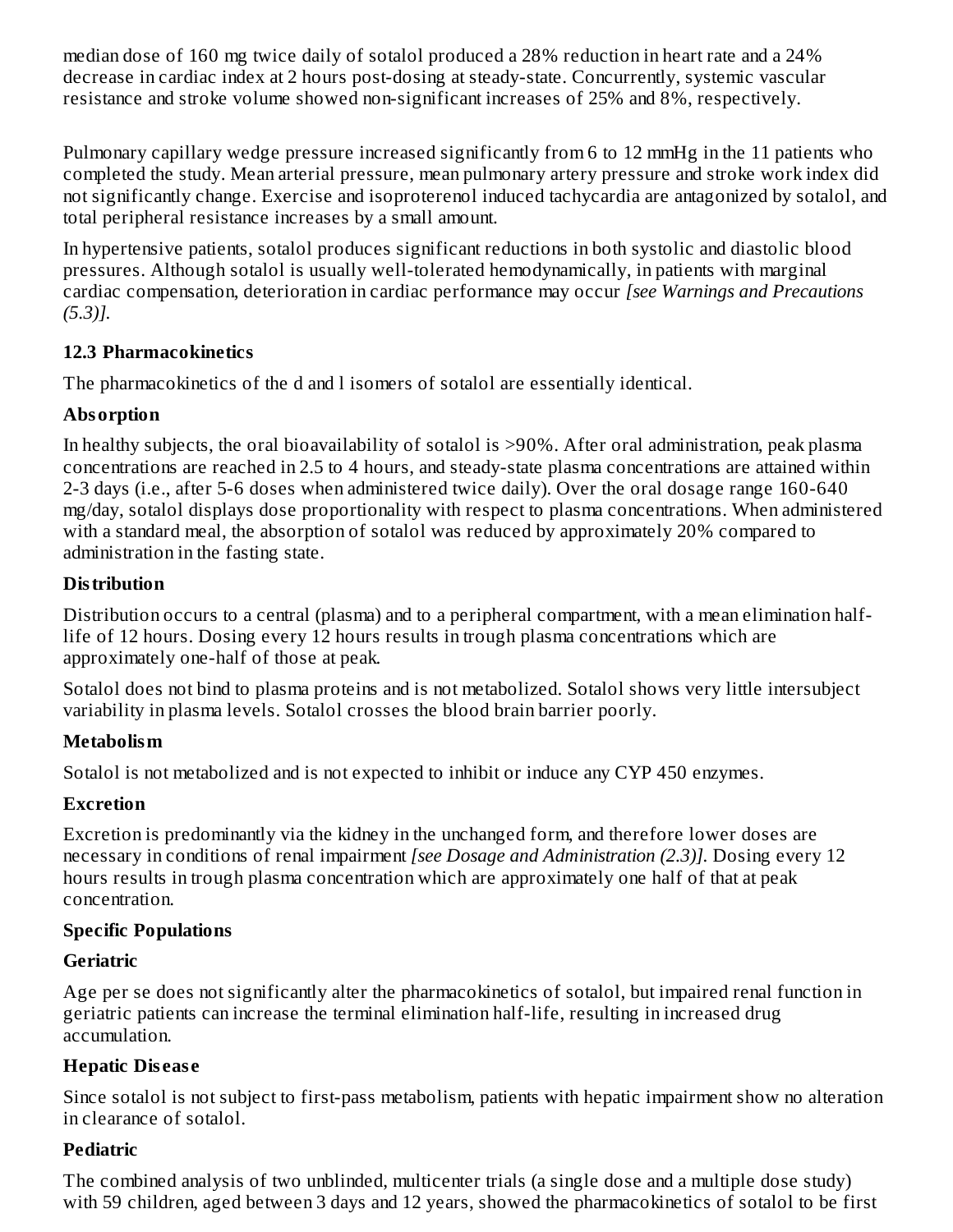order. A daily dose of 30 mg/ m $^2$  of sotalol was administered in the single dose study and daily doses of 30, 90 and 210 mg/m<sup>2</sup> were administered q8h in the multi-dose study. After rapid absorption with peak levels occurring on average between 2-3 hours following administration, sotalol was eliminated with a mean half-life of 9.5 hours. Steady-state was reached after 1-2 days. The average peak to trough concentration ratio was 2. BSA was the most important covariate and more relevant than age for the pharmacokinetics of sotalol. The smallest children (BSA < 0.33 m<sup>2</sup>) exhibited a greater drug exposure (+59%) than the larger children who showed a uniform drug concentration profile. The intersubject variation for oral clearance was 22%.

#### **Drug-Drug Interactions**

#### **Antacids**

Administration of oral sotalol within 2 hours of antacids may result in a reduction in Cmax and AUC of 26% and 20%, respectively, and consequently in a 25% reduction in the bradycardic effect at rest. Administration of the antacid two hours after oral sotalol has no effect on the pharmacokinetics or pharmacodynamics of sotalol.

No pharmacokinetic interactions were observed with hydrochlorothiazide or warfarin.

# **13 NONCLINICAL TOXICOLOGY**

#### **13.1 Carcinogenesis, Mutagenesis, Impairment of Fertility**

No evidence of carcinogenic potential was observed in rats during a 24-month study at 137-275 mg/kg/ day (approximately 30 times the maximum recommended human oral dose (MRHD) as mg/kg or 5 times the MRHD as mg/m<sup>2</sup>) or in mice, during a 24-month study at  $4141-7122$  mg/kg/day (approximately 450-750 times the MRHD as mg/kg or 36-63 times the MRHD as mg/m<sup>2</sup>).

Sotalol has not been evaluated in any specific assay of mutagenicity or clastogenicity.

No significant reduction in fertility occurred in rats at oral doses of 1000 mg/kg/day (approximately 100 times the MRHD as mg/kg or 9 times the MRHD as mg/m<sup>2</sup>) prior to mating, except for a small reduction in the number of offspring per litter. Reproduction studies in rats and rabbits during organogenesis at 100 and 22 times the MRHD as mg/kg (9 and 7 times the MRHD as mg/m<sup>2</sup>), respectively, did not reveal any teratogenic potential associated with sotalol HCl. In rabbits, a high dose of sotalol HCl (160 mg/kg/day) at 16 times the MRHD as mg/kg (6 times the MRHD as mg/m<sup>2</sup>) produced a slight increase in fetal death likely due to maternal toxicity. Eight times the maximum dose  $(80 \text{ mg/kg/day or } 3 \text{ times the MRHD as mg/m}^2)$  did not result in an increased incidence of fetal deaths. In rats, 1000 mg/kg/day sotalol HCl, 100 times the MRHD (18 times the MRHD as mg/ m<sup>2</sup>), increased the number of early resorptions, while at 14 times the maximum dose (2.5 times the MRHD as mg/m<sup>2</sup>), no increase in early resorptions was noted. However, animal reproduction studies are not always predictive of human response.

# **14 CLINICAL STUDIES**

#### **14.1 Clinical Studies in Ventricular Arrhythmias with Oral Sotalol**

Sotalol has been studied in life-threatening and less severe arrhythmias. In patients with frequent premature ventricular complexes (VPC), orally administered sotalol was significantly superior to placebo in reducing VPCs, paired VPCs and non-sustained ventricular tachycardia (NSVT); the response was dose-related through 640 mg/day with 80-85% of patients having at least a 75% reduction of VPCs. Sotalol was also superior, at the doses evaluated, to propranolol (40-80 mg TID) and similar to quinidine (200-400 mg QID) in reducing VPCs. In patients with life-threatening arrhythmias [sustained ventricular tachycardia/fibrillation (VT/VF)], sotalol was studied acutely [by suppression of programmed electrical stimulation (PES) induced VT and by suppression of Holter monitor evidence of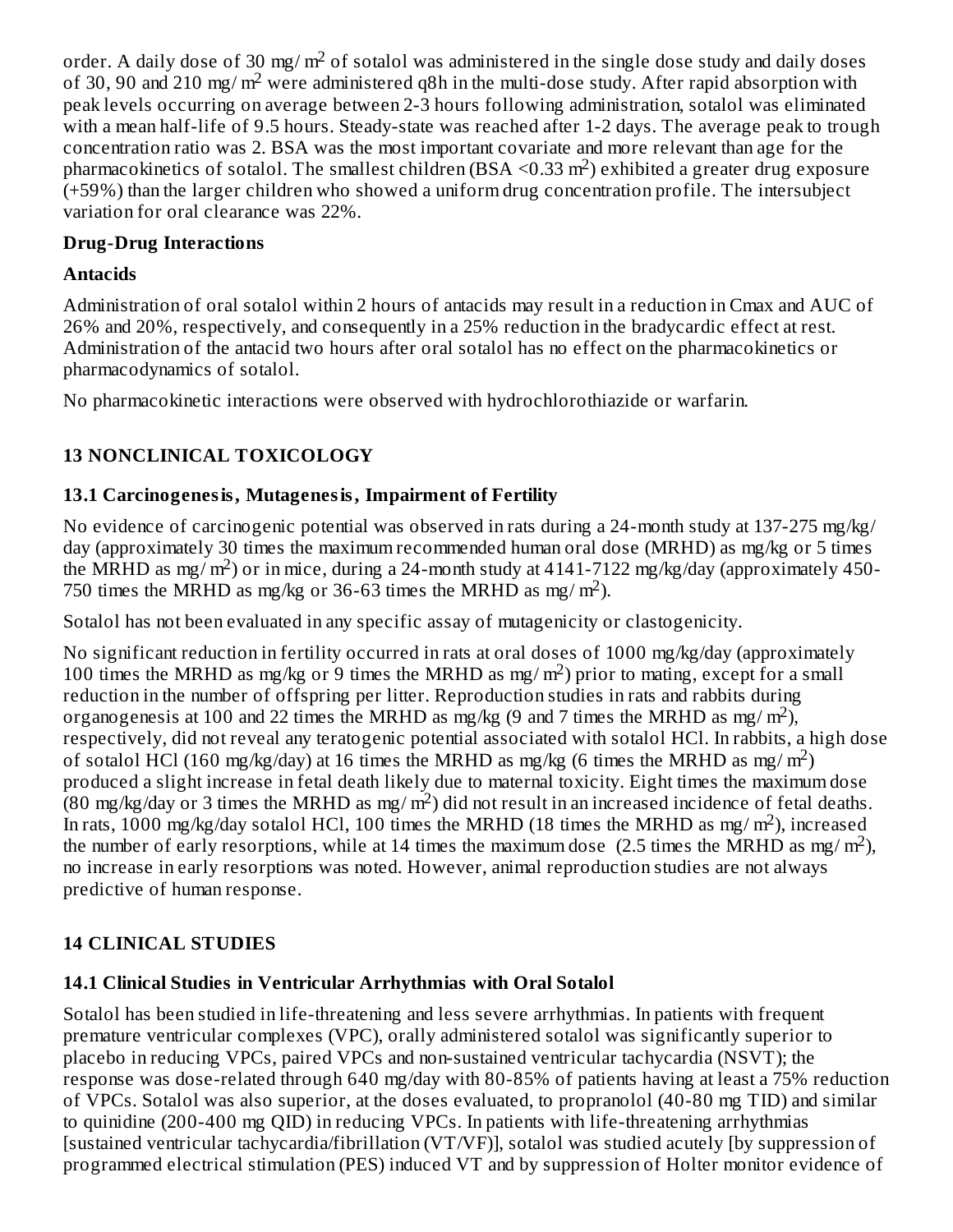sustained VT] and, in acute responders, chronically.

In a double-blind, randomized comparison of oral sotalol and procainamide given intravenously (total of 2 mg/kg sotalol vs. 19 mg/kg of procainamide over 90 minutes), sotalol suppressed PES induction in 30% of patients vs. 20% for procainamide (p=0.2).

In a randomized clinical trial [Electrophysiologic Study Versus Electrocardiographic Monitoring (ESVEM) Trial] comparing choice of antiarrhythmic therapy by PES suppression vs. Holter monitor selection (in each case followed by treadmill exercise testing) in patients with a history of sustained VT/VF who were also inducible by PES, the effectiveness acutely and chronically of sotalol was compared with 6 other drugs (procainamide, quinidine, mexiletine, propafenone, and imipramine). Overall response, limited to first randomized drug, was 39% for sotalol and 30% for the pooled other drugs. Acute response rate for first drug randomized using suppression of PES induction was 36% for sotalol vs. a mean of 13% for the other drugs. Using the Holter monitoring endpoint (complete suppression of sustained VT, 90% suppression of NSVT, 80% suppression of VPC pairs, and at least 70% suppression of VPCs), sotalol yielded 41% response vs. 45% for the other drugs combined. Among responders placed on long term therapy identified acutely as effective (by either PES or Holter), sotalol, when compared to the pool of other drugs, had the lowest two-year mortality (13% vs. 22%), the lowest two-year VT recurrence rate (30% vs. 60%), and the lowest withdrawal rate (38% vs. about 75-80%). The most commonly used doses of sotalol in this trial were 320-480 mg/day (66% of patients), with 16% receiving 240 mg/day or less and 18% receiving 640 mg or more.

It cannot be determined, however, in the absence of a controlled comparison of sotalol vs. no pharmacologic treatment (e.g., in patients with implanted defibrillators) whether sotalol response causes improved survival or identifies a population with a good prognosis.

Sotalol has not been shown to enhance survival in patients with ventricular arrhythmias.

### **14.2 Clinical Studies in Supra-Ventricular Arrhythmias with Oral Sotalol**

Orally administered sotalol has been studied in patients with symptomatic AFIB/AFL in two principal studies, one in patients with primarily paroxysmal AFIB/AFL, the other in patients with primarily chronic AFIB.

In one study, a U.S. multicenter, randomized, placebo-controlled, double-blind, dose-response trial of patients with symptomatic primarily paroxysmal AFIB/AFL, three fixed dose levels of sotalol (80, 120, and 160 mg) twice daily and placebo were compared in 253 patients. In patients with reduced creatinine clearance (40-60 mL/min) the same doses were given once daily. Patients were not randomized for the following reasons: QT >450 ms; creatinine clearance <40 mL/min; intolerance to beta-blockers; bradycardia-tachycardia syndrome in the absence of an implanted pacemaker; AFIB/AFL was asymptomatic or was associated with syncope, embolic CVA or TIA; acute myocardial infarction within the previous 2 months; congestive heart failure; bronchial asthma or other contraindications to betablocker therapy; receiving potassium losing diuretics without potassium replacement or without concurrent use of ACE-inhibitors; uncorrected hypokalemia (serum potassium <3.5 mEq/L) or hypomagnesemia (serum magnesium <1.5 mEq/L); received chronic oral amiodarone therapy for >1 month within previous 12 weeks; congenital or acquired long QT syndromes; history of Torsade de Pointes with other antiarrhythmic agents which increase the duration of ventricular repolarization; sinus rate <50 bpm during waking hours; unstable angina pectoris; receiving treatment with other drugs that prolong the QT interval; and AFIB/AFL associated with the Wolff-Parkinson-White (WPW) syndrome. If the QT interval increased to  $\geq$ 520 ms (or JT  $\geq$ 430 ms if QRS >100 ms) the drug was discontinued. The patient population in this trial was 64% male, and the mean age was 62 years. No structural heart disease was present in 43% of the patients. Doses were administered once daily in 20% of the patients because of reduced creatinine clearance.

Sotalol was shown to prolong the time to the first symptomatic, ECG-documented recurrence of AFIB/AFL, as well as to reduce the risk of such recurrence at both 6 and 12 months. The 120 mg dose was more effective than 80 mg, but 160 mg did not appear to have an added benefit. Note that these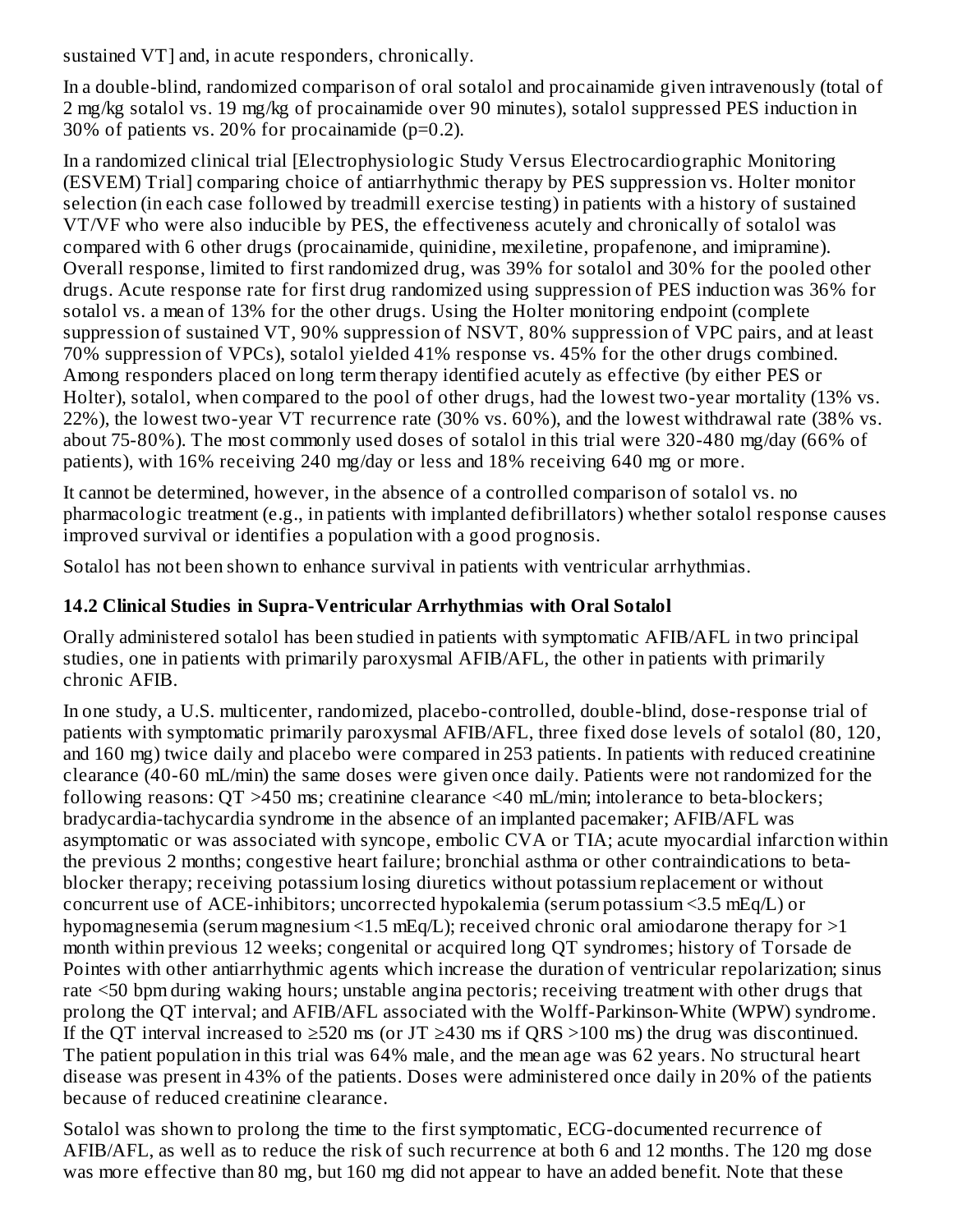doses were given twice or once daily, depending on renal function. The results are shown in Figure 1 and Tables 4 and 5.



**Figure 1. Study 1—Time to First ECG-Documented Recurrence of Symptomatic AFIB/AFL Since Randomization**

**Table 4: Study 1 - Patient Status at 12 Months**

|                                                                     | Placebo | <b>Oral Sotalol Dose</b> |          |          |
|---------------------------------------------------------------------|---------|--------------------------|----------|----------|
|                                                                     |         | $80$ mg                  | $120$ mg | $160$ mg |
| Randomized                                                          | 69      | 59                       | 63       | 62       |
| On treatment in NSR at 12 months<br>without recurrence <sup>*</sup> | 23%     | 22%                      | 29%      | 23%      |
| $Recurrence^{*,\dagger}$                                            | 67%     | 58%                      | 49%      | 42%      |
| $D/C$ for AEs                                                       | 6%      | 12%                      | 18%      | 29%      |

\* Symptomatic AFIB/AFL

† Efficacy endpoint of Study 1; study treatment stopped.

Note that columns do not add up to 100% due to discontinuations (D/C) for other reasons.

| Table 5: Study 1 - Median Time to Recurrence of Symptomatic AFIB/AFL and Relative Risk |
|----------------------------------------------------------------------------------------|
| (vs. Placebo) at 12 Months                                                             |

|                                     | <b>Placebo</b> | <b>Oral Sotalol Dose</b> |           |           |
|-------------------------------------|----------------|--------------------------|-----------|-----------|
|                                     |                | $80$ mg                  | $120$ mg  | $160$ mg  |
| p-value vs. placebo                 |                | $p=0.325$                | $p=0.018$ | $p=0.029$ |
| Relative Risk (RR)<br>to placebo    |                | 0.81                     | 0.59      | 0.59      |
| Median Time to<br>Recurrence (days) | 27             | 106                      | 229       | 175       |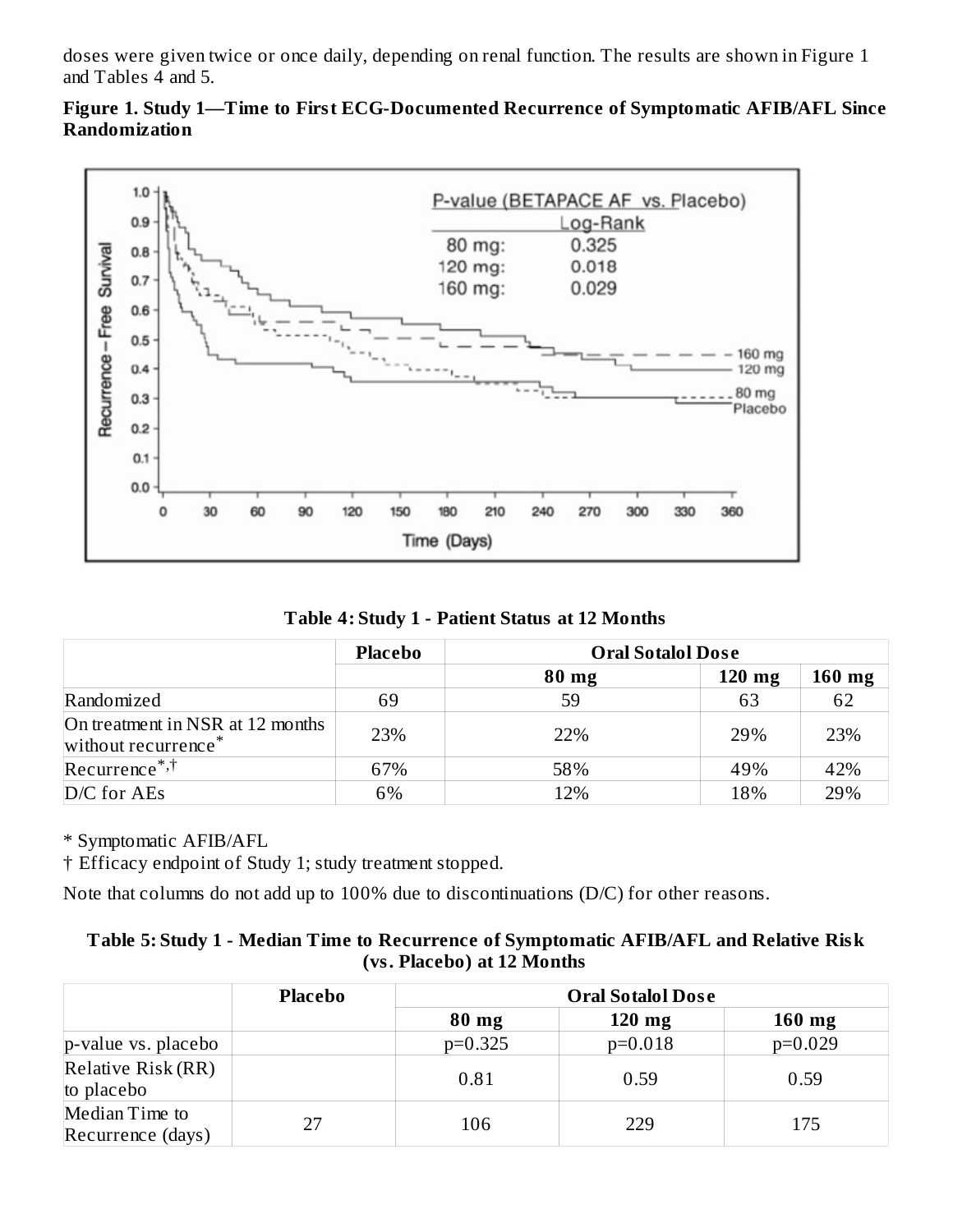Discontinuation because of adverse events was dose related.

In a second multicenter, randomized, placebo-controlled, double-blind study of 6 months duration in 232 patients with chronic AFIB, sotalol was titrated over a dose range from 80 mg/day to 320 mg/day. The patient population of this trial was 70% male with a mean age of 65 years. Structural heart disease was present in 49% of the patients. All patients had chronic AFIB for >2 weeks but <1 year at entry with a mean duration of 4.1 months. Patients were excluded if they had significant electrolyte imbalance, QTc >460 ms, QRS >140 ms, any degree of AV block or functioning pacemaker, uncompensated cardiac failure, asthma, significant renal disease (estimated creatinine clearance <50 mL/min), heart rate <50 bpm, myocardial infarction or open heart surgery in past 2 months, unstable angina, infective endocarditis, active pericarditis or myocarditis,  $\geq$ 3 DC cardioversions in the past, medications that prolonged QT interval, and previous amiodarone treatment. After successful cardioversion patients were randomized to receive placebo (n=114) or sotalol (n=118), at a starting dose of 80 mg twice daily. If the initial dose was not tolerated it was decreased to 80 mg once daily, but if it was tolerated it was increased to 160 mg twice daily. During the maintenance period 67% of treated patients received a dose of 160 mg twice daily, and the remainder received doses of 80 mg once daily (17%) and 80 mg twice daily (16%).

Figure 2 and Tables 6 and 7 show the results of the trial. There was a longer time to ECG-documented recurrence of AFIB and a reduced risk of recurrence at 6 months compared to placebo.

| Randomized                                            | <b>OralSotalol</b> | <b>Placebo</b> |  |
|-------------------------------------------------------|--------------------|----------------|--|
|                                                       | 118                | 114            |  |
| On treatment in NSR at 6 months without<br>recurrence | 45%                | 29%            |  |
| $Recurrence^{*,\dagger}$                              | 49%                | 67%            |  |
| D/C for AEs                                           | 6%                 | 3%             |  |
| Death                                                 |                    | 1%             |  |

**Table 6: Study 2 - Patient Status at 6 Months**

\* Symptomatic or asymptomatic AFIB/AFL

† Efficacy endpoint of Study 2; study treatment stopped.

#### **Table 7: Study 2 - Median Time to Recurrence of Symptomatic AFIB/AFL/Death and Relative Risk (vs. Placebo) at 6 Months**

| p-value vs. placebo                                               | <b>Oral Sotalol</b> | <b>Placebo</b> |
|-------------------------------------------------------------------|---------------------|----------------|
|                                                                   | $p=0.002$           |                |
| Relative Risk (RR) to placebo<br>Median time to recurrence (days) | 0.55                |                |
|                                                                   | >180                |                |

**Figure 2. Study 2—Time to First ECG-Documented Recurrence of Symptomatic AFIB/AFL/Death Since Randomization**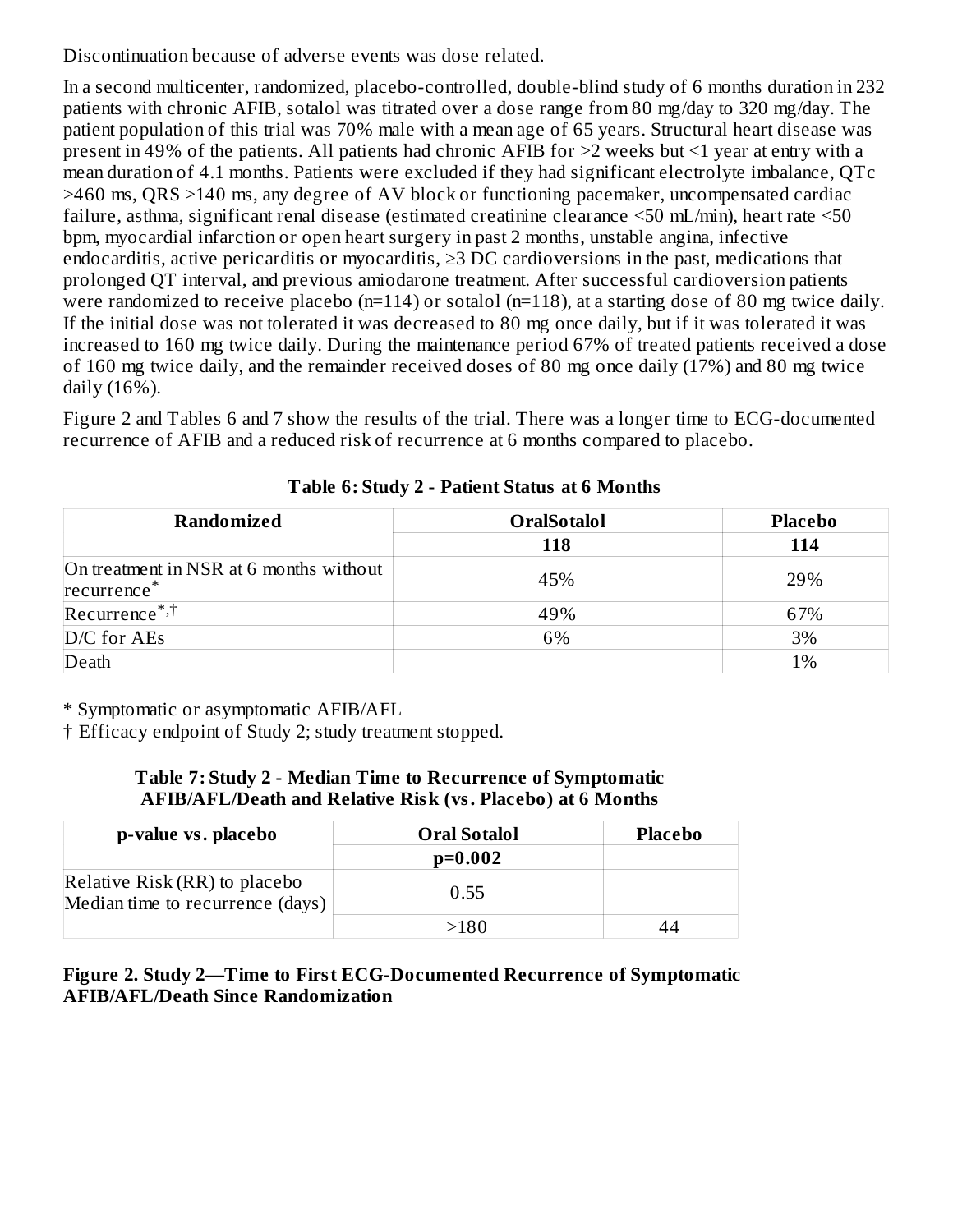

# **14.3 Clinical Studies in Patients with Myocardial Infarction**

In a multicenter double-blind randomized study reported by Julian et al, the effect of sotalol 320 mg once daily was compared with that of placebo in 1456 patients (randomized 3:2, sotalol to placebo) surviving an acute myocardial infarction (MI). Treatment was started 5-14 days after infarction. Patients were followed for 12 months. The mortality rate was 7.3% in the sotalol group and 8.9% in the placebo group, not a statistically significant difference. Although the results do not show evidence of a benefit of sotalol in this population, they do not show an added risk in post MI patients receiving sotalol. There was, however, a suggestion of an early (i.e., first 10 days) excess mortality (3% on sotalol vs. 2% on placebo).

In a second small trial (n=17 randomized to sotalol) where sotalol was administered at high doses (e.g., 320 mg twice daily) to high-risk post-infarction patients (ejection fraction <40% and either >10 VPC/hr or VT on Holter), there were 4 fatalities and 3 serious hemodynamic/electrical adverse events within two weeks of initiating sotalol.

#### **14.4 Intravenous Loading Dosage**

Computer-based simulations incorporating sotalol dose-exposure-QTc relationships were used to derive the intravenous loading doses. Based on these simulations, the intravenous loading dose in a typical patient across each of the renal function categories is expected to achieve steady state concentration faster compared to the conventional oral dosing. A cartoon showing the pharmacokinetic profile in a typical patient for an intravenous loading dose followed by subsequent oral doses is shown in Figure 3.

#### **Figure 3:Illustrative pharmacokinetic profile for an intravenous loading dos e followed by subs equent oral dos es in a typical patient.**